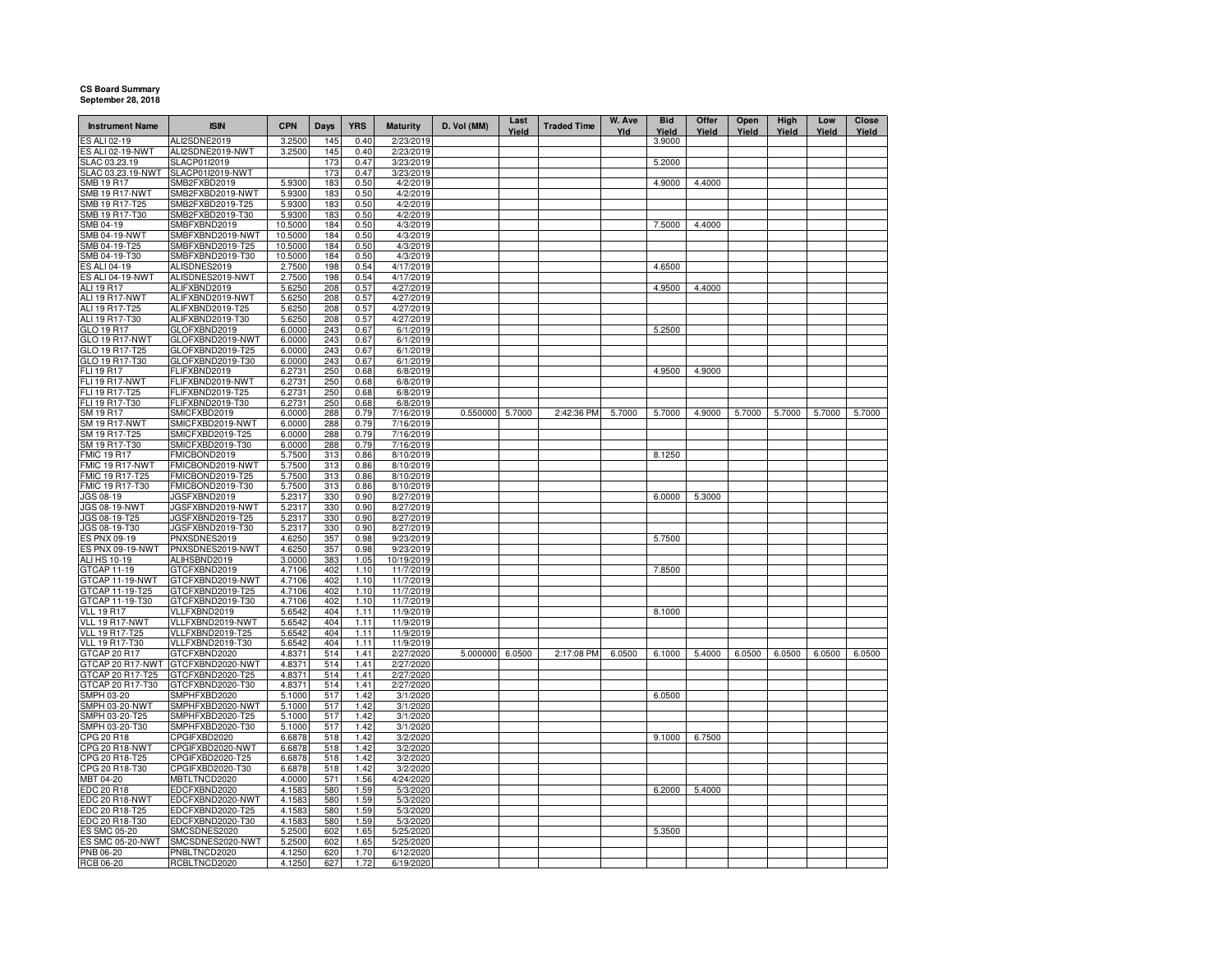| <b>Instrument Name</b>               | <b>ISIN</b>                          | <b>CPN</b>       | Days       | <b>YRS</b>   | <b>Maturity</b>          | D. Vol (MM)      | Last<br>Yield | <b>Traded Time</b> | W. Ave<br>Yld | <b>Bid</b><br>Yield | Offer<br>Yield | Open<br>Yield | High<br>Yield | Low<br>Yield | Close<br>Yield |
|--------------------------------------|--------------------------------------|------------------|------------|--------------|--------------------------|------------------|---------------|--------------------|---------------|---------------------|----------------|---------------|---------------|--------------|----------------|
| GLO 20 R18                           | GLOFXBND2020                         | 4.8875           | 655        | 1.79         | 7/17/2020                |                  |               |                    |               | 6.0000              | 5.4000         |               |               |              |                |
| GLO 20 R18-NWT                       | GLOFXBND2020-NWT                     | 4.8875           | 655        | 1.79         | 7/17/2020                |                  |               |                    |               |                     |                |               |               |              |                |
| GLO 20 R18-T25                       | GLOFXBND2020-T25                     | 4.8875           | 655        | 1.79         | 7/17/2020                |                  |               |                    |               |                     |                |               |               |              |                |
| GLO 20 R18-T30<br><b>SLTC 20 R18</b> | GLOFXBND2020-T30<br>SLTCFXBD2020     | 4.8875<br>4.9925 | 655<br>691 | 1.79<br>1.89 | 7/17/2020<br>8/22/2020   |                  |               |                    |               | 8.7000              |                |               |               |              |                |
| SLTC 20 R18-NWT                      | SLTCFXBD2020-NWT                     | 4.9925           | 691        | 1.89         | 8/22/2020                |                  |               |                    |               |                     |                |               |               |              |                |
| SLTC 20 R18-T25                      | SLTCFXBD2020-T25                     | 4.9925           | 691        | 1.89         | 8/22/2020                |                  |               |                    |               |                     |                |               |               |              |                |
| SLTC 20 R18-T30                      | SLTCFXBD2020-T30                     | 4.9925           | 691        | 1.89         | 8/22/2020                |                  |               |                    |               |                     |                |               |               |              |                |
| BDO 10-20                            | BDO2LTNC2020                         | 3.7500           | 736        | 2.02         | 10/6/2020                |                  |               |                    |               | 8.3750              |                |               |               |              |                |
| ALI 20 R19                           | ALIFXBND2020                         | 4.6250           | 740        | 2.03         | 10/10/2020               |                  |               |                    |               | 6.3000              | 5.5000         |               |               |              |                |
| ALI 20 R19-NWT                       | ALIFXBND2020-NWT                     | 4.6250           | 740        | 2.03         | 10/10/2020               |                  |               |                    |               |                     |                |               |               |              |                |
| ALI 20 R19-T25                       | ALIFXBND2020-T25                     | 4.6250           | 740        | 2.03         | 10/10/2020               |                  |               |                    |               |                     |                |               |               |              |                |
| ALI 20 R19-T30                       | ALIFXBND2020-T30                     | 4.6250           | 740        | 2.03         | 10/10/2020               |                  |               |                    |               |                     |                |               |               |              |                |
| <b>HOUSE 10-20</b>                   | HOUSEFBD2020                         | 6.2080           | 746        | 2.04         | 10/16/2020               |                  |               |                    |               | 6.4500              | 5.8000         |               |               |              |                |
| HOUSE 10-20-NWT<br>HOUSE 10-20-T25   | HOUSEFBD2020-NWT<br>HOUSEFBD2020-T25 | 6.2080<br>6.2080 | 746<br>746 | 2.04<br>2.04 | 10/16/2020<br>10/16/2020 |                  |               |                    |               |                     |                |               |               |              |                |
| <b>HOUSE 10-20-T30</b>               | HOUSEFBD2020-T30                     | 6.2080           | 746        | 2.04         | 10/16/2020               |                  |               |                    |               |                     |                |               |               |              |                |
| AEV 11-20                            | AEV2FXBD2020                         | 4.4722           | 767        | 2.10         | 11/6/2020                | 1.300000 6.5000  |               | 3:41:59 PM         | 6.3461        | 7.0000              | 5.5000         | 6.3000        | 6.5000        | 6.3000       | 6.5000         |
| <b>AEV 11-20-NWT</b>                 | AEV2FXBD2020-NWT                     | 4.4722           | 767        | 2.10         | 11/6/2020                |                  |               |                    |               |                     |                |               |               |              |                |
| AEV 11-20-T25                        | AEV2FXBD2020-T25                     | 4.4722           | 767        | 2.10         | 11/6/2020                |                  |               |                    |               |                     |                |               |               |              |                |
| AEV 11-20-T30                        | AEV2FXBD2020-T30                     | 4.4722           | 767        | 2.10         | 11/6/2020                |                  |               |                    |               |                     |                |               |               |              |                |
| FLI 20 R19                           | FLIFXBND2020                         | 4.8562           | 769        | 2.11         | 11/8/2020                | 1.000000         | 7.0800        | 11:11:40 AM        | 7.0800        | 6.3000              | 5.5000         | 7.0800        | 7.0800        | 7.0800       | 7.0800         |
| FLI 20 R19-NWT                       | FLIFXBND2020-NWT                     | 4.8562           | 769        | 2.11         | 11/8/2020                |                  |               |                    |               |                     |                |               |               |              |                |
| FLI 20 R19-T25                       | FLIFXBND2020-T25                     | 4.8562           | 769        | 2.11         | 11/8/2020                |                  |               |                    |               |                     |                |               |               |              |                |
| FLI 20 R19-T30                       | FLIFXBND2020-T30                     | 4.8562           | 769        | 2.11         | 11/8/2020                |                  |               |                    |               |                     |                |               |               |              |                |
| AEV 20 R19                           | AEVFXBND2020                         | 4.4125           | 782        | 2.14         | 11/21/2020               |                  |               |                    |               | 6.3000              | 5.9750         |               |               |              |                |
| <b>AEV 20 R19-NWT</b>                | AEVFXBND2020-NWT                     | 4.4125           | 782        | 2.14         | 11/21/2020               |                  |               |                    |               |                     |                |               |               |              |                |
| AEV 20 R19-T25                       | AEVFXBND2020-T25                     | 4.4125           | 782<br>782 | 2.14         | 11/21/2020               |                  |               |                    |               |                     |                |               |               |              |                |
| AEV 20 R19-T30<br>MER 20 P19         | AEVFXBND2020-T30<br>MERFXBND2020     | 4.4125<br>4.3750 | 803        | 2.14<br>2.20 | 11/21/2020<br>12/12/2020 | 16.770000 6.4500 |               | 11:18:51 AM        | 5.9983        | 6.5500              |                | 5.8000        | 6.4500        | 5.8000       | 6.4500         |
| <b>MER 20 P19-NWT</b>                | MERFXBND2020-NWT                     | 4.3750           | 803        | 2.20         | 12/12/2020               |                  |               |                    |               |                     |                |               |               |              |                |
| MER 20 P19-T25                       | MERFXBND2020-T25                     | 4.3750           | 803        | 2.20         | 12/12/2020               |                  |               |                    |               |                     |                |               |               |              |                |
| MER 20 P19-T30                       | MERFXBND2020-T30                     | 4.3750           | 803        | 2.20         | 12/12/2020               |                  |               |                    |               |                     |                |               |               |              |                |
| <b>TEL 21 R19</b>                    | TELFXBND2021                         | 5.2250           | 859        | 2.35         | 2/6/2021                 |                  |               |                    |               | 6.5000              |                |               |               |              |                |
| <b>TEL 21 R19-NWT</b>                | TELFXBND2021-NWT                     | 5.2250           | 859        | 2.35         | 2/6/2021                 |                  |               |                    |               |                     |                |               |               |              |                |
| TEL 21 R19-T25                       | TELFXBND2021-T25                     | 5.2250           | 859        | 2.35         | 2/6/2021                 |                  |               |                    |               |                     |                |               |               |              |                |
| TEL 21 R19-T30                       | TELFXBND2021-T30                     | 5.2250           | 859        | 2.35         | 2/6/2021                 |                  |               |                    |               |                     |                |               |               |              |                |
| ABS 21 R19                           | ABSFXBND2021                         | 5.3350           | 863        | 2.36         | 2/10/2021                |                  |               |                    |               | 7.0000              | 5.3000         |               |               |              |                |
| ABS 21 R19-NWT                       | ABSFXBND2021-NWT                     | 5.3350           | 863        | 2.36         | 2/10/2021                |                  |               |                    |               |                     |                |               |               |              |                |
| ABS 21 R19-T25                       | ABSFXBND2021-T25                     | 5.3350           | 863        | 2.36         | 2/10/2021                |                  |               |                    |               |                     |                |               |               |              |                |
| ABS 21 R19-T30                       | ABSFXBND2021-T30                     | 5.3350           | 863        | 2.36         | 2/10/2021                |                  |               |                    |               |                     |                |               |               |              |                |
| ROCK 21 R19                          | ROCKFXBD2021<br>ROCKFXBD2021-NWT     | 5.0932<br>5.0932 | 868        | 2.38         | 2/15/2021<br>2/15/2021   |                  |               |                    |               | 6.5000              | 5.6000         |               |               |              |                |
| ROCK 21 R19-NWT<br>ROCK 21 R19-T25   | ROCKFXBD2021-T25                     | 5.0932           | 868<br>868 | 2.38<br>2.38 | 2/15/2021                |                  |               |                    |               |                     |                |               |               |              |                |
| ROCK 21 R19-T30                      | ROCKFXBD2021-T30                     | 5.0932           | 868        | 2.38         | 2/15/2021                |                  |               |                    |               |                     |                |               |               |              |                |
| SMPH 02-21                           | SMPH2FBD2021                         | 4.5095           | 878        | 2.40         | 2/25/2021                |                  |               |                    |               | 6.5000              | 5.6000         |               |               |              |                |
| <b>SMPH 02-21-NWT</b>                | SMPH2FBD2021-NWT                     | 4.5095           | 878        | 2.40         | 2/25/2021                |                  |               |                    |               |                     |                |               |               |              |                |
| SMPH 02-21-T25                       | SMPH2FBD2021-T25                     | 4.5095           | 878        | 2.40         | 2/25/2021                |                  |               |                    |               |                     |                |               |               |              |                |
| SMPH 02-21-T30                       | SMPH2FBD2021-T30                     | 4.5095           | 878        | 2.40         | 2/25/2021                |                  |               |                    |               |                     |                |               |               |              |                |
| <b>JGS 21 R19</b>                    | JGSFXBND2021                         | 5.2442           | 880        | 2.41         | 2/27/2021                |                  |               |                    |               | 6.5000              | 5.6000         |               |               |              |                |
| <b>JGS 21 R19-NWT</b>                | JGSFXBND2021-NWT                     | 5.2442           | 880        | 2.41         | 2/27/2021                |                  |               |                    |               |                     |                |               |               |              |                |
| JGS 21 R19-T25                       | JGSFXBND2021-T25                     | 5.2442           | 880        | 2.41         | 2/27/2021                |                  |               |                    |               |                     |                |               |               |              |                |
| JGS 21 R19-T30                       | JGSFXBND2021-T30                     | 5.2442           | 880        | 2.41         | 2/27/2021                |                  |               |                    |               |                     |                |               |               |              |                |
| <b>SLI 21 R18</b><br>SLI 21 R18-NWT  | SLIFXBND2021<br>SLIFXBND2021-NWT     | 6.7150<br>6.7150 | 903<br>903 | 2.47<br>2.47 | 3/22/2021<br>3/22/2021   |                  |               |                    |               | 6.8750              |                |               |               |              |                |
| SLI 21 R18-T25                       | SLIFXBND2021-T25                     | 6.7150           | 903        | 2.47         | 3/22/2021                |                  |               |                    |               |                     |                |               |               |              |                |
| SLI 21 R18-T30                       | SLIFXBND2021-T30                     | 6.7150           | 903        | 2.47         | 3/22/2021                |                  |               |                    |               |                     |                |               |               |              |                |
| <b>MNTC 21 R19</b>                   | MNTCFXBD2021                         | 5.0700           | 912        | 2.50         | 3/31/2021                |                  |               |                    |               | 6.5500              | 5.7500         |               |               |              |                |
| MNTC 21 R19-NWT                      | MNTCFXBD2021-NWT                     | 5.0700           | 912        | 2.50         | 3/31/2021                |                  |               |                    |               |                     |                |               |               |              |                |
| MNTC 21 R19-T25                      | MNTCFXBD2021-T25                     | 5.0700           | 912        | 2.50         | 3/31/2021                |                  |               |                    |               |                     |                |               |               |              |                |
| MNTC 21 R19-T30                      | MNTCFXBD2021-T30                     | 5.0700           | 912        | 2.50         | 3/31/2021                |                  |               |                    |               |                     |                |               |               |              |                |
| SMB 21 R19                           | SMBFXBND2021                         | 5.5000           | 914        | 2.50         | 4/2/2021                 |                  |               |                    |               | 6.5000              | 6.3750         |               |               |              |                |
| <b>SMB 21 R19-NWT</b>                | SMBFXBND2021-NWT                     | 5.5000           | 914        | 2.50         | 4/2/2021                 |                  |               |                    |               |                     |                |               |               |              |                |
| SMB 21 R19-T25                       | SMBFXBND2021-T25                     | 5.5000           | 914        | 2.50         | 4/2/2021                 |                  |               |                    |               |                     |                |               |               |              |                |
| SMB 21 R19-T30                       | SMBFXBND2021-T30                     | 5.5000           | 914        | 2.50         | 4/2/2021                 |                  |               |                    |               |                     |                |               |               |              |                |
| LBP 04-21                            | LBPLTNCD2021                         | 3.7500           | 921        | 2.52         | 4/9/2021                 |                  |               |                    |               |                     |                |               |               |              |                |
| <b>VLL 21 R19</b><br>VLL 21 R19-NWT  | VLLFXBND2021<br>VLLFXBND2021-NWT     | 5.9437<br>5.9437 | 951<br>951 | 2.60<br>2.60 | 5/9/2021<br>5/9/2021     |                  |               |                    |               | 8.3500              |                |               |               |              |                |
| VLL 21 R19-T25                       | VLLFXBND2021-T25                     | 5.9437           | 951        | 2.60         | 5/9/2021                 |                  |               |                    |               |                     |                |               |               |              |                |
| VLL 21 R19-T30                       | VLLFXBND2021-T30                     | 5.9437           | 951        | 2.60         | 5/9/2021                 |                  |               |                    |               |                     |                |               |               |              |                |
| AC 05-21                             | ACFXBOND2021                         | 6.8000           | 954        | 2.61         | 5/12/2021                |                  |               |                    |               | 6.5000              | 5.6000         |               |               |              |                |
| AC 05-21-NWT                         | ACFXBOND2021-NWT                     | 6.8000           | 954        | 2.61         | 5/12/2021                |                  |               |                    |               |                     |                |               |               |              |                |
| AC 05-21-T25                         | ACFXBOND2021-T25                     | 6.8000           | 954        | 2.61         | 5/12/2021                |                  |               |                    |               |                     |                |               |               |              |                |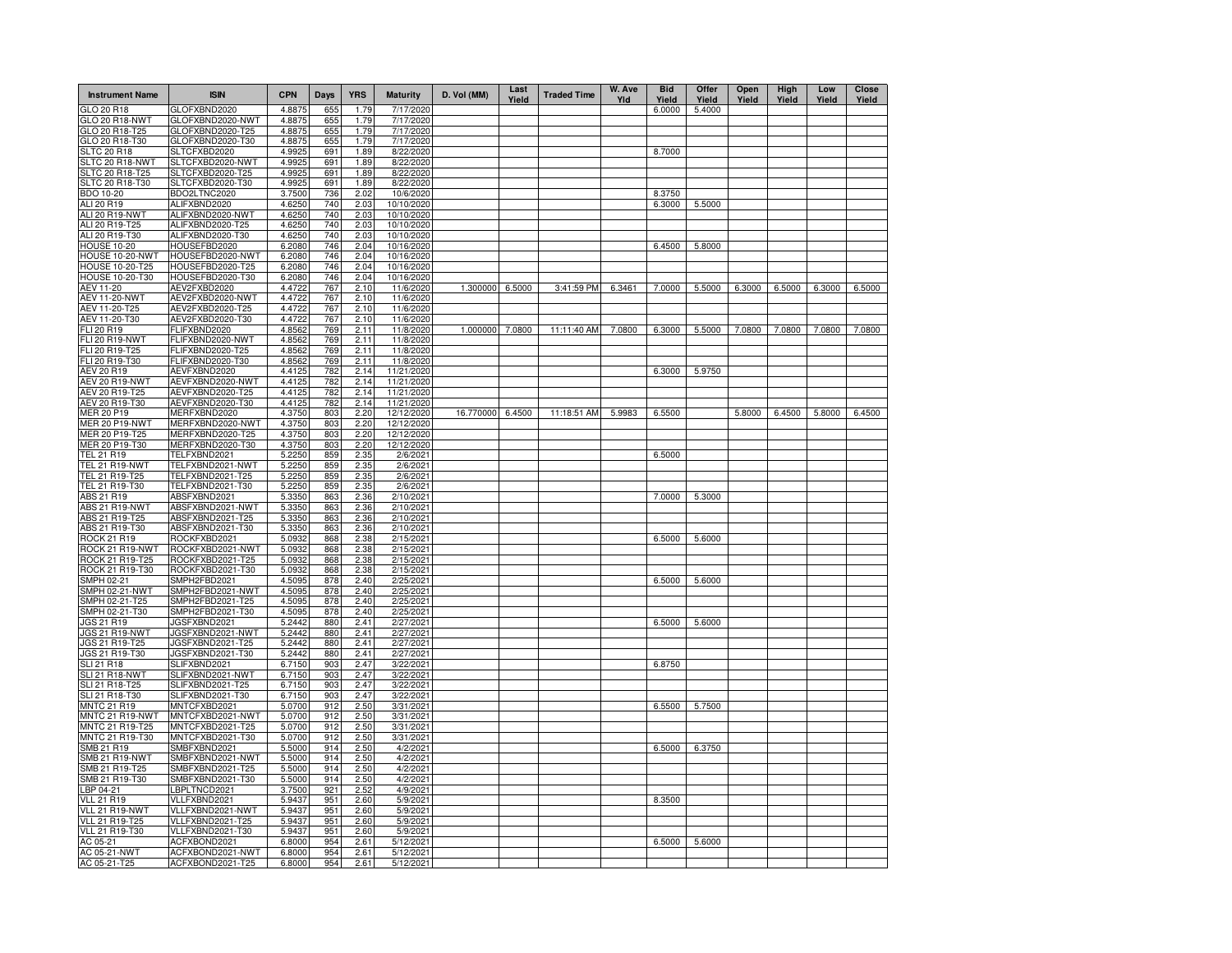| <b>Instrument Name</b>                | <b>ISIN</b>                                           | <b>CPN</b>       | <b>Days</b>  | <b>YRS</b>   | <b>Maturity</b>          | D. Vol (MM)     | Last<br>Yield | <b>Traded Time</b> | W. Ave<br>Yld | <b>Bid</b><br>Yield | Offer<br>Yield | Open<br>Yield | High<br>Yield | Low<br>Yield | <b>Close</b><br>Yield |
|---------------------------------------|-------------------------------------------------------|------------------|--------------|--------------|--------------------------|-----------------|---------------|--------------------|---------------|---------------------|----------------|---------------|---------------|--------------|-----------------------|
| AC 05-21-T30                          | ACFXBOND2021-T30                                      | 6.8000           | 954          | 2.61         | 5/12/2021                |                 |               |                    |               |                     |                |               |               |              |                       |
| SM 21 R19                             | SMICFXBD2021                                          | 5.2958           | 961          | 2.63         | 5/19/2021                |                 |               |                    |               | 7.2000              |                |               |               |              |                       |
| SM 21 R19-NWT                         | SMICFXBD2021-NWT                                      | 5.2958           | 961          | 2.63         | 5/19/2021                |                 |               |                    |               |                     |                |               |               |              |                       |
| SM 21 R19-T25                         | SMICFXBD2021-T25                                      | 5.2958           | 961          | 2.63         | 5/19/2021                |                 |               |                    |               |                     |                |               |               |              |                       |
| SM 21 R19-T30                         | SMICFXBD2021-T30                                      | 5.2958           | 961          | 2.63         | 5/19/2021                |                 |               |                    |               | 6.5000              |                |               |               |              |                       |
| CHI 21 R19<br>CHI 21 R19-NWT          | CHIFXBND2021<br>CHIFXBND2021-NWT                      | 5.3200<br>5.3200 | 979<br>979   | 2.68<br>2.68 | 6/6/202<br>6/6/2021      |                 |               |                    |               |                     |                |               |               |              |                       |
| CHI 21 R19-T25                        | CHIFXBND2021-T25                                      | 5.3200           | 979          | 2.68         | 6/6/2021                 |                 |               |                    |               |                     |                |               |               |              |                       |
| CHI 21 R19-T30                        | CHIFXBND2021-T30                                      | 5.3200           | 979          | 2.68         | 6/6/2021                 |                 |               |                    |               |                     |                |               |               |              |                       |
| SMCGP 21 R19                          | SMCGPFBD2021                                          | 4.3458           | 1014         | 2.78         | 7/11/2021                |                 |               |                    |               | 6.1000              | 5.7000         |               |               |              |                       |
| SMCGP 21 R19-NWT                      | SMCGPFBD2021-NWT                                      | 4.3458           | 1014         | 2.78         | 7/11/2021                |                 |               |                    |               |                     |                |               |               |              |                       |
| SMCGP 21 R19-T25                      | SMCGPFBD2021-T25                                      | 4.3458           | 1014         | 2.78         | 7/11/2021                |                 |               |                    |               |                     |                |               |               |              |                       |
| SMCGP 21 R19-T30                      | SMCGPFBD2021-T30                                      | 4.3458           | 1014         | 2.78         | 7/11/2021                |                 |               |                    |               |                     |                |               |               |              |                       |
| GTCAP 21 R19                          | GTCFXBND2021                                          | 5.1965           | 1041         | 2.85         | 8/7/2021                 |                 |               |                    |               | 7.0000              |                |               |               |              |                       |
| GTCAP 21 R19-NWT                      | GTCFXBND2021-NWT                                      | 5.1965           | 1041         | 2.85         | 8/7/2021                 |                 |               |                    |               |                     |                |               |               |              |                       |
| GTCAP 21 R19-T25                      | GTCFXBND2021-T25                                      | 5.1965           | 1041<br>1041 | 2.85         | 8/7/2021                 |                 |               |                    |               |                     |                |               |               |              |                       |
| GTCAP 21 R19-T30<br>SMPH 21 R19       | GTCFXBND2021-T30<br>SMPHFXBD2021                      | 5.1965<br>5.2006 | 1066         | 2.85<br>2.92 | 8/7/2021                 |                 |               |                    |               | 7.2500              |                |               |               |              |                       |
| SMPH 21 R19-NWT                       | SMPHFXBD2021-NWT                                      | 5.2006           | 1066         | 2.92         | 9/1/2021<br>9/1/2021     |                 |               |                    |               |                     |                |               |               |              |                       |
| SMPH 21 R19-T25                       | SMPHFXBD2021-T25                                      | 5.2006           | 1066         | 2.92         | 9/1/2021                 |                 |               |                    |               |                     |                |               |               |              |                       |
| SMPH 21 R19-T30                       | SMPHFXBD2021-T30                                      | 5.2006           | 1066         | 2.92         | 9/1/2021                 |                 |               |                    |               |                     |                |               |               |              |                       |
| CPG 21 R20                            | CPGIFXBD2021                                          | 6.9758           | 1067         | 2.92         | 9/2/2021                 |                 |               |                    |               | 8.8500              | 6.9750         |               |               |              |                       |
| CPG 21 R20-NWT                        | CPGIFXBD2021-NWT                                      | 6.9758           | 1067         | 2.92         | 9/2/2021                 |                 |               |                    |               |                     |                |               |               |              |                       |
| CPG 21 R20-T25                        | CPGIFXBD2021-T25                                      | 6.9758           | 1067         | 2.92         | 9/2/2021                 |                 |               |                    |               |                     |                |               |               |              |                       |
| CPG 21 R20-T30                        | CPGIFXBD2021-T30                                      | 6.9758           | 1067         | 2.92         | 9/2/2021                 |                 |               |                    |               |                     |                |               |               |              |                       |
| AP 21 R19                             | APCFXBND2021                                          | 5.2050           | 1075         | 2.94         | 9/10/2021                |                 |               |                    |               | 6.6000              |                |               |               |              |                       |
| AP 21 R19-NWT                         | APCFXBND2021-NWT                                      | 5.2050           | 1075         | 2.94         | 9/10/2021                |                 |               |                    |               |                     |                |               |               |              |                       |
| AP 21 R19-T25                         | APCFXBND2021-T25                                      | 5.2050           | 1075         | 2.94         | 9/10/2021                |                 |               |                    |               |                     |                |               |               |              |                       |
| AP 21 R19-T30<br>PCOR 21 R19          | APCFXBND2021-T30                                      | 5.2050           | 1075<br>1122 | 2.94<br>3.07 | 9/10/2021                | 2.000000 6.8000 |               | 11:36:35 AM        | 6.8000        | 6.6500              | 5.8000         | 6.8000        | 6.8000        | 6.8000       | 6.8000                |
| PCOR 21 R19-NWT                       | PCORFXBD2021<br>PCORFXBD2021-NWT                      | 4.0032<br>4.0032 | 1122         | 3.07         | 10/27/2021<br>10/27/2021 |                 |               |                    |               |                     |                |               |               |              |                       |
| PCOR 21 R19-T25                       | PCORFXBD2021-T25                                      | 4.0032           | 1122         | 3.07         | 10/27/2021               |                 |               |                    |               |                     |                |               |               |              |                       |
| PCOR 21 R19-T30                       | PCORFXBD2021-T30                                      | 4.0032           | 1122         | 3.07         | 10/27/2021               |                 |               |                    |               |                     |                |               |               |              |                       |
| MBT 11-21                             | MBTLTNCD2021                                          | 4.2500           | 1147         | 3.14         | 11/21/2021               |                 |               |                    |               |                     |                |               |               |              |                       |
| FLI 21 R20                            | FLIFXBND2021                                          | 5.4000           | 1160         | 3.18         | 12/4/2021                |                 |               |                    |               | 6.7500              | 6,0000         |               |               |              |                       |
| <b>FLI 21 R20-NWT</b>                 | FLIFXBND2021-NWT                                      | 5.4000           | 1160         | 3.18         | 12/4/2021                |                 |               |                    |               |                     |                |               |               |              |                       |
| FLI 21 R20-T25                        | FLIFXBND2021-T25                                      | 5.4000           | 1160         | 3.18         | 12/4/2021                |                 |               |                    |               |                     |                |               |               |              |                       |
| FLI 21 R20-T30                        | FLIFXBND2021-T30                                      | 5.4000           | 1160         | 3.18         | 12/4/2021                |                 |               |                    |               |                     |                |               |               |              |                       |
| RLC 02-22                             | RLCFXBND2022                                          | 4.8000           | 1241         | 3.40         | 2/23/2022                |                 |               |                    |               | 7.0000              | 6.0000         |               |               |              |                       |
| <b>RLC 02-22-NWT</b><br>RLC 02-22-T25 | RLCFXBND2022-NWT<br>RLCFXBND2022-T25                  | 4.8000<br>4.8000 | 1241<br>1241 | 3.40<br>3.40 | 2/23/2022<br>2/23/2022   |                 |               |                    |               |                     |                |               |               |              |                       |
| RLC 02-22-T30                         | RLCFXBND2022-T30                                      | 4.8000           | 1241         | 3.40         | 2/23/2022                |                 |               |                    |               |                     |                |               |               |              |                       |
| SMC 22 R20                            | SMCFXBND2022                                          | 4.8243           | 1247         | 3.41         | 3/1/2022                 |                 |               |                    |               | 6.7500              | 6.5000         |               |               |              |                       |
| <b>SMC 22 R20-NWT</b>                 | SMCFXBND2022-NWT                                      | 4.8243           | 1247         | 3.41         | 3/1/2022                 |                 |               |                    |               |                     |                |               |               |              |                       |
| SMC 22 R20-T25                        | SMCFXBND2022-T25                                      | 4.8243           | 1247         | 3.41         | 3/1/2022                 |                 |               |                    |               |                     |                |               |               |              |                       |
| SMC 22 R20-T30                        | SMCFXBND2022-T30                                      | 4.8243           | 1247         | 3.41         | 3/1/2022                 |                 |               |                    |               |                     |                |               |               |              |                       |
| SMB 22 R19                            | SMBFXBND2022                                          | 6.6000           | 1279         | 3.50         | 4/2/2022                 |                 |               |                    |               | 6.7500              | 6.0000         |               |               |              |                       |
| <b>SMB 22 R19-NWT</b>                 | SMBFXBND2022-NWT                                      | 6.6000           | 1279         | 3.50         | 4/2/2022                 |                 |               |                    |               |                     |                |               |               |              |                       |
| SMB 22 R19-T25<br>SMB 22 R19-T30      | SMBFXBND2022-T25<br>SMBFXBND2022-T30                  | 6.6000<br>6.6000 | 1279<br>1279 | 3.50         | 4/2/2022<br>4/2/2022     |                 |               |                    |               |                     |                |               |               |              |                       |
| SMC 04-22 R20                         | SMC2FXBD2022                                          | 5.1923           | 1284         | 3.50<br>3.52 | 4/7/2022                 |                 |               |                    |               | 6.5000              |                |               |               |              |                       |
| SMC 04-22 R20-NWT                     | SMC2FXBD2022-NWT                                      | 5.1923           | 1284         | 3.52         | 4/7/2022                 |                 |               |                    |               |                     |                |               |               |              |                       |
| SMC 04-22 R20-T25                     | SMC2FXBD2022-T25                                      | 5.1923           | 1284         | 3.52         | 4/7/2022                 |                 |               |                    |               |                     |                |               |               |              |                       |
| SMC 04-22 R20-T30                     | SMC2FXBD2022-T30                                      | 5.1923           | 1284         | 3.52         | 4/7/2022                 |                 |               |                    |               |                     |                |               |               |              |                       |
| ALI 22 R19                            | ALIFXBND2022                                          | 6.0000           | 1304         | 3.57         | 4/27/2022                |                 |               |                    |               | 7.0000              | 6.0000         |               |               |              |                       |
| ALI 22 R19-NWT                        | ALIFXBND2022-NWT                                      | 6.0000           | 1304         | 3.57         | 4/27/2022                |                 |               |                    |               |                     |                |               |               |              |                       |
| ALI 22 R19-T25                        | ALIFXBND2022-T25                                      | 6.0000           | 1304         | 3.57         | 4/27/2022                |                 |               |                    |               |                     |                |               |               |              |                       |
| ALI 22 R19-T30                        | ALIFXBND2022-T30                                      | 6.0000           | 1304         | 3.57         | 4/27/2022                |                 |               |                    |               |                     |                |               |               |              |                       |
| ALI 22 4.5                            | ALI2FXBD2022                                          | 4.5000           | 1306         | 3.58         | 4/29/2022                | 0.500000        | 7.0000        | 10:45:26 AM        | 7.0000        | 7.0000              | 6.0000         | 7.0000        | 7.0000        | 7.0000       | 7.0000                |
| ALI 22 4.5-NWT                        | ALI2FXBD2022-NWT<br>ALI2FXBD2022-T25                  | 4.5000<br>4.5000 | 1306<br>1306 | 3.58         | 4/29/2022<br>4/29/2022   |                 |               |                    |               |                     |                |               |               |              |                       |
| ALI 22 4.5-T25<br>ALI 22 4.5-T30      | ALI2FXBD2022-T30                                      | 4.5000           | 1306         | 3.58<br>3.58 | 4/29/2022                |                 |               |                    |               |                     |                |               |               |              |                       |
| PSB 04-22                             | PSBLTNCD2022                                          | 3.5000           | 1307         | 3.58         | 4/30/2022                |                 |               |                    |               |                     |                |               |               |              |                       |
| CHIB 05-22                            | CHIBLTNC2022                                          | 3.2500           | 1325         | 3.63         | 5/18/2022                |                 |               |                    |               |                     |                |               |               |              |                       |
| <b>SLTC 22 R20</b>                    | SLTCFXBD2022                                          | 5.5796           | 1329         | 3.64         | 5/22/2022                |                 |               |                    |               | 7.0000              | 6.0000         |               |               |              |                       |
| SLTC 22 R20-NWT                       | SLTCFXBD2022-NWT                                      | 5.5796           | 1329         | 3.64         | 5/22/2022                |                 |               |                    |               |                     |                |               |               |              |                       |
| SLTC 22 R20-T25                       | SLTCFXBD2022-T25                                      | 5.5796           | 1329         | 3.64         | 5/22/2022                |                 |               |                    |               |                     |                |               |               |              |                       |
| SLTC 22 R20-T30                       | SLTCFXBD2022-T30                                      | 5.5796           | 1329         | 3.64         | 5/22/2022                |                 |               |                    |               |                     |                |               |               |              |                       |
| PNB 06-22                             | PNBLTNCD2022                                          | 3.2500           | 1344         | 3.68         | 6/6/2022                 |                 |               |                    |               |                     |                |               |               |              |                       |
| <b>HOUSE 22 R20</b>                   | HOUSEFBD2022                                          | 6.1310           | 1384         | 3.79         | 7/16/2022                |                 |               |                    |               | 8.1000              |                |               |               |              |                       |
| <b>HOUSE 22 R20-T25</b>               | HOUSE 22 R20-NWT HOUSEFBD2022-NWT<br>HOUSEFBD2022-T25 | 6.1310<br>6.1310 | 1384<br>1384 | 3.79<br>3.79 | 7/16/2022<br>7/16/2022   |                 |               |                    |               |                     |                |               |               |              |                       |
| HOUSE 22 R20-T30                      | HOUSEFBD2022-T30                                      | 6.1310           | 1384         | 3.79         | 7/16/2022                |                 |               |                    |               |                     |                |               |               |              |                       |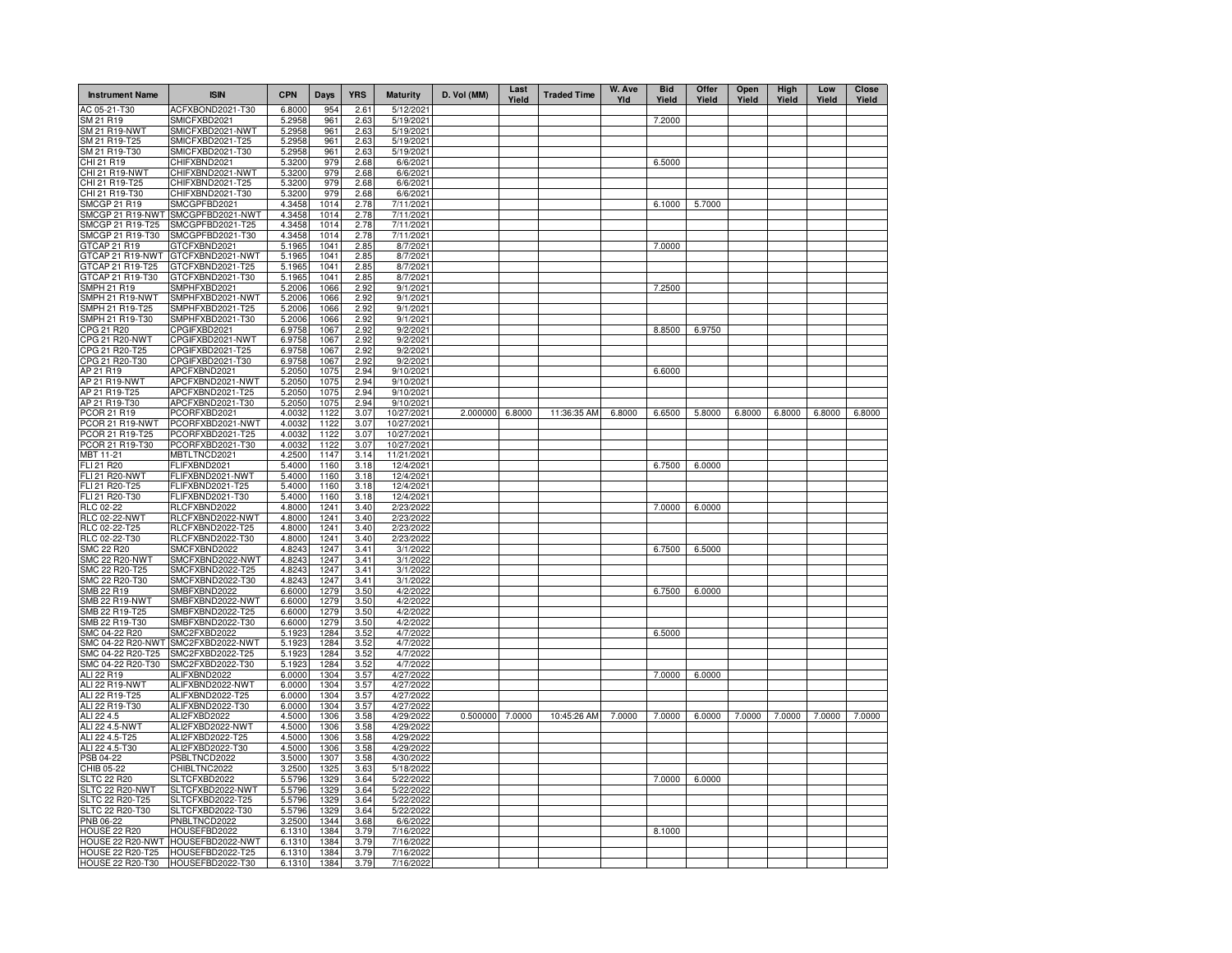| <b>Instrument Name</b>                  | <b>ISIN</b>                          | <b>CPN</b>       | Days         | <b>YRS</b>   | <b>Maturity</b>          | D. Vol (MM)     | Last<br>Yield | <b>Traded Time</b> | W. Ave<br>Yld | <b>Bid</b><br>Yield | Offer<br>Yield | Open<br>Yield | High<br>Yield | Low<br>Yield | Close<br>Yield |
|-----------------------------------------|--------------------------------------|------------------|--------------|--------------|--------------------------|-----------------|---------------|--------------------|---------------|---------------------|----------------|---------------|---------------|--------------|----------------|
| SM 22 R19                               | SMICFXBD2022                         | 6.9442           | 1384         | 3.79         | 7/16/2022                | 5.000000        | 7.5000        | 2:23:49 PM         | 7.5000        | 6.6000              | 6.0000         | 7.5000        | 7.5000        | 7.5000       | 7.5000         |
| <b>SM 22 R19-NWT</b>                    | SMICFXBD2022-NWT                     | 6.9442           | 1384         | 3.79         | 7/16/2022                |                 |               |                    |               |                     |                |               |               |              |                |
| SM 22 R19-T25                           | SMICFXBD2022-T25                     | 6.9442           | 1384         | 3.79         | 7/16/2022                |                 |               |                    |               |                     |                |               |               |              |                |
| SM 22 R19-T30<br>AEV 22 R20             | SMICFXBD2022-T30<br>AEVFXBND2022     | 6.9442<br>5.0056 | 1384<br>1405 | 3.79<br>3.85 | 7/16/2022<br>8/6/2022    |                 |               |                    |               | 6.5500              |                |               |               |              |                |
| <b>AEV 22 R20-NWT</b>                   | AEVFXBND2022-NWT                     | 5.0056           | 1405         | 3.85         | 8/6/2022                 |                 |               |                    |               |                     |                |               |               |              |                |
| AEV 22 R20-T25                          | AEVFXBND2022-T25                     | 5.0056           | 1405         | 3.85         | 8/6/2022                 |                 |               |                    |               |                     |                |               |               |              |                |
| AEV 22 R20-T30                          | AEVFXBND2022-T30                     | 5.0056           | 1405         | 3.85         | 8/6/2022                 |                 |               |                    |               |                     |                |               |               |              |                |
| FLI 22 R20                              | FLIFXBND2022                         | 5.3567           | 1419         | 3.89         | 8/20/2022                |                 |               |                    |               | 7.0000              |                |               |               |              |                |
| <b>FLI 22 R20-NWT</b>                   | FLIFXBND2022-NWT                     | 5.3567           | 1419         | 3.89         | 8/20/202                 |                 |               |                    |               |                     |                |               |               |              |                |
| FLI 22 R20-T25                          | FLIFXBND2022-T25                     | 5.3567           | 1419         | 3.89         | 8/20/2022                |                 |               |                    |               |                     |                |               |               |              |                |
| FLI 22 R20-T30                          | FLIFXBND2022-T30                     | 5.3567           | 1419         | 3.89         | 8/20/202                 |                 |               |                    |               |                     |                |               |               |              |                |
| EW 09-22                                | EWBLTNCD2022                         | 4.0000           | 1451         | 3.97         | 9/21/2022                |                 |               |                    |               |                     |                |               |               |              |                |
| <b>PNB 10-22</b>                        | PNB2LTNC2022                         | 3.7500           | 1487         | 4.07         | 10/27/202                |                 |               |                    |               |                     |                |               |               |              |                |
| CHIB 12-22                              | CHIB2LTN2022                         | 3.6500           | 1523         | 4.17         | 12/2/2022                |                 |               |                    |               |                     |                |               |               |              |                |
| <b>RBANK 12-22</b>                      | RBANKLTN2022                         | 4.1250           | 1537         | 4.21         | 12/16/2022               |                 |               |                    |               |                     |                |               |               |              | 7.1000         |
| <b>SMCGP 22 R20</b><br>SMCGP 22 R20-NWT | SMCGPFBD2022<br>SMCGPFBD2022-NWT     | 5.3750<br>5.3750 | 1543<br>1543 | 4.22<br>4.22 | 12/22/2022<br>12/22/2022 | 0.100000 7.1000 |               | 3:48:49 PM         | 7.1000        | 7.7500              | 5.3750         | 7.1000        | 7.1000        | 7.1000       |                |
| SMCGP 22 R20-T25                        | SMCGPFBD2022-T25                     | 5.3750           | 1543         | 4.22         | 12/22/202                |                 |               |                    |               |                     |                |               |               |              |                |
| SMCGP 22 R20-T30                        | SMCGPFBD2022-T30                     | 5.3750           | 1543         | 4.22         | 12/22/2022               |                 |               |                    |               |                     |                |               |               |              |                |
| CPI 01-23 R20                           | CPIFXBND2023                         | 5.0496           | 1559         | 4.27         | 1/7/2023                 |                 |               |                    |               | 6.8500              | 5.0450         |               |               |              |                |
| CPI 01-23 R20-NWT                       | CPIFXBND2023-NWT                     | 5.0496           | 1559         | 4.27         | 1/7/2023                 |                 |               |                    |               |                     |                |               |               |              |                |
| CPI 01-23 R20-T25                       | CPIFXBND2023-T25                     | 5.0496           | 1559         | 4.27         | 1/7/2023                 |                 |               |                    |               |                     |                |               |               |              |                |
| CPI 01-23 R20-T30                       | CPIFXBND2023-T30                     | 5.0496           | 1559         | 4.27         | 1/7/2023                 |                 |               |                    |               |                     |                |               |               |              |                |
| RCB 02-23                               | RCBLTNCD2023                         | 3.7500           | 1594         | 4.36         | 2/11/2023                |                 |               |                    |               |                     |                |               |               |              |                |
| BDO 02-23                               | BDOLTNCD2023                         | 3.6250           | 1601         | 4.38         | 2/18/2023                |                 |               |                    |               |                     |                |               |               |              |                |
| GTCAP 23 R20                            | GTCFXBND2023                         | 5.0937           | 1610         | 4.41         | 2/27/2023                | 5.000000        | 7.7000        | 2:56:42 PM         | 7.7000        | 7.1000              |                | 7.7000        | 7.7000        | 7.7000       | 7.7000         |
| GTCAP 23 R20-NWT                        | GTCFXBND2023-NWT                     | 5.0937           | 1610         | 4.41         | 2/27/2023                |                 |               |                    |               |                     |                |               |               |              |                |
| GTCAP 23 R20-T25                        | GTCFXBND2023-T25                     | 5.0937           | 1610         | 4.41         | 2/27/2023                |                 |               |                    |               |                     |                |               |               |              |                |
| GTCAP 23 R20-T30                        | GTCFXBND2023-T30                     | 5.0937           | 1610         | 4.41         | 2/27/202                 |                 |               |                    |               |                     |                |               |               |              |                |
| SMPH 23 R21                             | SMPHFXBD2023                         | 5.6630           | 1612         | 4.41<br>4.41 | 3/1/202                  |                 |               |                    |               | 8.0000              |                |               |               |              |                |
| SMPH 23 R21-NWT<br>SMPH 23 R21-T25      | SMPHFXBD2023-NWT<br>SMPHFXBD2023-T25 | 5.6630<br>5.6630 | 1612<br>1612 | 4.41         | 3/1/202<br>3/1/202       |                 |               |                    |               |                     |                |               |               |              |                |
| SMPH 23 R21-T30                         | SMPHFXBD2023-T30                     | 5.6630           | 1612         | 4.41         | 3/1/202                  |                 |               |                    |               |                     |                |               |               |              |                |
| SMC 23 R21                              | SMCFXBND2023                         | 6.2500           | 1630         | 4.46         | 3/19/202                 |                 |               |                    |               | 6.9500              | 6.6250         |               |               |              |                |
| SMC 23 R21-NWT                          | SMCFXBND2023-NWT                     | 6.2500           | 1630         | 4.46         | 3/19/202                 |                 |               |                    |               |                     |                |               |               |              |                |
| SMC 23 R21-T25                          | SMCFXBND2023-T25                     | 6.2500           | 1630         | 4.46         | 3/19/202                 |                 |               |                    |               |                     |                |               |               |              |                |
| SMC 23 R21-T30                          | SMCFXBND2023-T30                     | 6.2500           | 1630         | 4.46         | 3/19/202                 |                 |               |                    |               |                     |                |               |               |              |                |
| PNB 04-23                               | PNBLTNCD2023                         | 3.8750           | 1668         | 4.57         | 4/26/202                 |                 |               |                    |               |                     |                |               |               |              |                |
| <b>ALI 28 R23</b>                       | ALIFXBND2028                         | 5.9203           | 1669         | 4.57         | 4/27/202                 |                 |               |                    |               | 8.5000              | 6.1250         |               |               |              |                |
| ALI 28 R23-NWT                          | ALIFXBND2028-NWT                     | 5.9203           | 1669         | 4.57         | 4/27/202                 |                 |               |                    |               |                     |                |               |               |              |                |
| ALI 28 R23-T25                          | ALIFXBND2028-T25                     | 5.9203           | 1669         | 4.57         | 4/27/202                 |                 |               |                    |               |                     |                |               |               |              |                |
| ALI 28 R23-T30                          | ALIFXBND2028-T30                     | 5.9203           | 1669         | 4.57         | 4/27/202                 |                 |               |                    |               |                     |                |               |               |              |                |
| EDC 23 R19                              | EDCFXBND2023                         | 4.7312           | 1675         | 4.59         | 5/3/2023                 |                 |               |                    |               | 7.6250              |                |               |               |              |                |
| EDC 23 R19-NWT<br>EDC 23 R19-T25        | EDCFXBND2023-NWT<br>EDCFXBND2023-T25 | 4.7312<br>4.7312 | 1675<br>1675 | 4.59<br>4.59 | 5/3/2023<br>5/3/2023     |                 |               |                    |               |                     |                |               |               |              |                |
| EDC 23 R19-T30                          | EDCFXBND2023-T30                     | 4.7312           | 1675         | 4.59         | 5/3/2023                 |                 |               |                    |               |                     |                |               |               |              |                |
| <b>SECB 05-23</b>                       | SECBLTNC2023                         | 3.8750           | 1680         | 4.60         | 5/8/2023                 | 0.500000        | 3.8750        | 10:24:50 AM        | 3.8750        |                     |                | 3.8750        | 3.8750        | 3.8750       | 3.8750         |
| BPI 05-23                               | BPILTNCD2023                         | 3.7500           | 1696         | 4.64         | 5/24/2023                |                 |               |                    |               |                     |                |               |               |              |                |
| AC 23 R22                               | ACFXBOND2023                         | 3.9200           | 1740         | 4.76         | 7/7/2023                 |                 |               |                    |               | 7.2000              |                |               |               |              |                |
| <b>AC 23 R22-NWT</b>                    | ACFXBOND2023-NWT                     | 3.9200           | 1740         | 4.76         | 7/7/2023                 |                 |               |                    |               |                     |                |               |               |              |                |
| AC 23 R22-T25                           | ACFXBOND2023-T25                     | 3.9200           | 1740         | 4.76         | 7/7/2023                 |                 |               |                    |               |                     |                |               |               |              |                |
| AC 23 R22-T30                           | ACFXBOND2023-T30                     | 3.9200           | 1740         | 4.76         | 7/7/2023                 |                 |               |                    |               |                     |                |               |               |              |                |
| <b>SMCGP 23 R21</b>                     | SMCGPFBD2023                         | 4.7575           | 1744         | 4.77         | 7/11/2023                |                 |               |                    |               | 7.0000              |                |               |               |              |                |
| SMCGP 23 R21-NWT                        | SMCGPFBD2023-NWT                     | 4.7575           | 1744         | 4.77         | 7/11/202                 |                 |               |                    |               |                     |                |               |               |              |                |
| SMCGP 23 R21-T25                        | SMCGPFBD2023-T25                     | 4.7575           | 1744         | 4.77         | 7/11/2023                |                 |               |                    |               |                     |                |               |               |              |                |
| SMCGP 23 R21-T30                        | SMCGPFBD2023-T30<br>GLOFXBND2023     | 4.7575<br>5.2792 | 1744<br>1750 | 4.77<br>4.79 | 7/11/2023<br>7/17/2023   |                 |               |                    |               |                     |                |               |               |              |                |
| GLO 23 R20<br>GLO 23 R20-NWT            | GLOFXBND2023-NWT                     | 5.2792           | 1750         | 4.79         | 7/17/2023                |                 |               |                    |               | 7.1250              |                |               |               |              |                |
| GLO 23 R20-T25                          | GLOFXBND2023-T25                     | 5.2792           | 1750         | 4.79         | 7/17/2023                |                 |               |                    |               |                     |                |               |               |              |                |
| GLO 23 R20-T30                          | GLOFXBND2023-T30                     | 5.2792           | 1750         | 4.79         | 7/17/2023                |                 |               |                    |               |                     |                |               |               |              |                |
| SMCGP 08-23 R21                         | SMCGP2BD2023                         | 6.7500           | 1781         | 4.88         | 8/17/2023                |                 |               |                    |               | 7.7500              |                |               |               |              |                |
| SMCGP 08-23 R21-NV                      | SMCGP2BD2023-NWT                     | 6.7500           | 1781         | 4.88         | 8/17/2023                |                 |               |                    |               |                     |                |               |               |              |                |
| SMCGP 08-23 R21-T2                      | SMCGP2BD2023-T25                     | 6.7500           | 1781         | 4.88         | 8/17/2023                |                 |               |                    |               |                     |                |               |               |              |                |
| SMCGP 08-23 R21-T3                      | SMCGP2BD2023-T30                     | 6.7500           | 1781         | 4.88         | 8/17/2023                |                 |               |                    |               |                     |                |               |               |              |                |
| UBP 08-23                               | UBPLTNCD2023                         | 4.3750           | 1785         | 4.89         | 8/21/2023                |                 |               |                    |               |                     |                |               |               |              |                |
| MBT 09-23                               | MBTLTNCD2023                         | 3.5000           | 1814         | 4.97         | 9/19/2023                |                 |               |                    |               |                     |                |               |               |              |                |
| ALI 23 R22                              | ALIFXBND2023                         | 3.8915           | 1832         | 5.02         | 10/7/2023                |                 |               |                    |               | 7.7500              |                |               |               |              |                |
| ALI 23 R22-NWT                          | ALIFXBND2023-NWT                     | 3.8915           | 1832         | 5.02         | 10/7/2023                |                 |               |                    |               |                     |                |               |               |              |                |
| ALI 23 R22-T25                          | ALIFXBND2023-T25                     | 3.8915           | 1832         | 5.02         | 10/7/2023                |                 |               |                    |               |                     |                |               |               |              |                |
| ALI 23 R22-T30                          | ALIFXBND2023-T30                     | 3.8915           | 1832         | 5.02         | 10/7/2023                |                 |               |                    |               |                     |                |               |               |              |                |
| PCOR 23 R21<br>PCOR 23 R21-NWT          | PCORFXBD2023<br>PCORFXBD2023-NWT     | 4.5219<br>4.5219 | 1852<br>1852 | 5.07<br>5.07 | 10/27/2023<br>10/27/2023 |                 |               |                    |               | 7.7000              | 5.8500         |               |               |              |                |
|                                         |                                      |                  |              |              |                          |                 |               |                    |               |                     |                |               |               |              |                |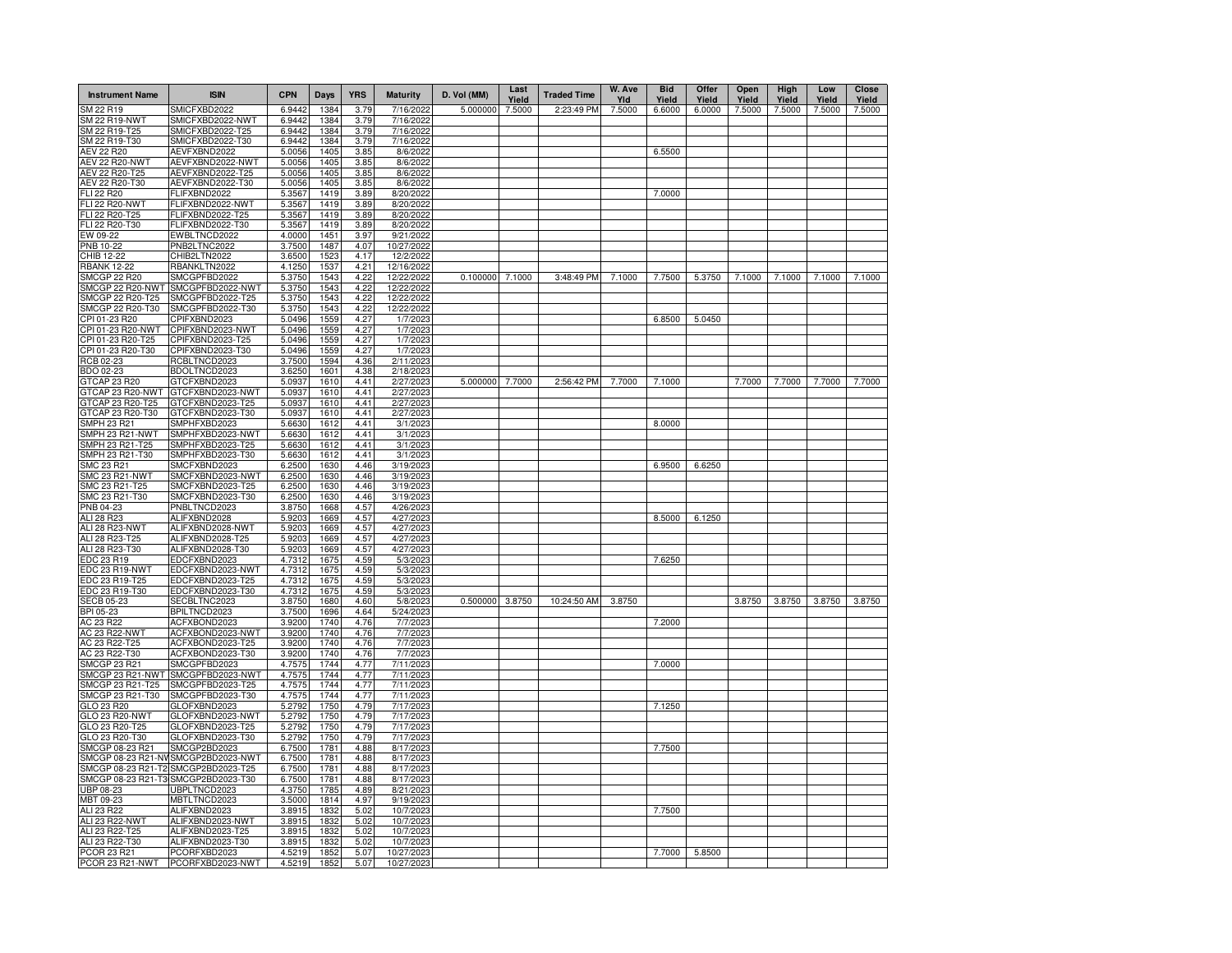| <b>Instrument Name</b>         | <b>ISIN</b>                          | <b>CPN</b>       | Days         | <b>YRS</b>   | <b>Maturity</b>        | D. Vol (MM)      | Last<br>Yield | <b>Traded Time</b> | W. Ave<br>YId | <b>Bid</b><br>Yield | Offer<br>Yield | Open<br>Yield | High<br>Yield | Low<br>Yield | <b>Close</b><br>Yield |
|--------------------------------|--------------------------------------|------------------|--------------|--------------|------------------------|------------------|---------------|--------------------|---------------|---------------------|----------------|---------------|---------------|--------------|-----------------------|
| PCOR 23 R21-T25                | PCORFXBD2023-T25                     | 4.5219           | 1852         | 5.07         | 10/27/2023             |                  |               |                    |               |                     |                |               |               |              |                       |
| PCOR 23 R21-T30                | PCORFXBD2023-T30                     | 4.5219           | 1852         | 5.07         | 10/27/2023             |                  |               |                    |               |                     |                |               |               |              |                       |
| <b>SECB 11-23</b>              | SECB2LTN2023                         | 4.5000           | 1858         | 5.09         | 11/2/2023              |                  |               |                    |               |                     |                |               |               |              |                       |
| BDO 11-23<br>FLI 23 R20        | BDO2LTNC2023<br>FLIFXBND2023         | 4.3750<br>5.4333 | 1863<br>1864 | 5.10<br>5.10 | 11/7/2023<br>11/8/2023 |                  |               |                    |               | 7.3000              |                |               |               |              |                       |
| FLI 23 R20-NWT                 | FLIFXBND2023-NWT                     | 5.4333           | 1864         | 5.10         | 11/8/2023              |                  |               |                    |               |                     |                |               |               |              |                       |
| FLI 23 R20-T25                 | FLIFXBND2023-T25                     | 5.4333           | 1864         | 5.10         | 11/8/2023              |                  |               |                    |               |                     |                |               |               |              |                       |
| FLI 23 R20-T30                 | FLIFXBND2023-T30                     | 5.4333           | 1864         | 5.10         | 11/8/2023              |                  |               |                    |               |                     |                |               |               |              |                       |
| <b>AEV 23 R20</b>              | AEVFXBND2023                         | 4.6188           | 1877         | 5.14         | 11/21/2023             |                  |               |                    |               | 8.0000              |                |               |               |              |                       |
| <b>AEV 23 R20-NWT</b>          | AEVFXBND2023-NWT                     | 4.6188           | 1877         | 5.14         | 11/21/2023             |                  |               |                    |               |                     |                |               |               |              |                       |
| AEV 23 R20-T25                 | AEVFXBND2023-T25                     | 4.6188           | 1877         | 5.14         | 11/21/2023             |                  |               |                    |               |                     |                |               |               |              |                       |
| AEV 23 R20-T30                 | AEVFXBND2023-T30                     | 4.6188           | 1877         | 5.14         | 11/21/2023             |                  |               |                    |               |                     |                |               |               |              |                       |
| EW 12-23                       | EWBLTNCD2023                         | 4.6250           | 1893         | 5.18         | 12/7/2023              |                  |               |                    |               |                     |                |               |               |              |                       |
| SM 23 R21                      | SMICFXBD2023                         | 5.1590           | 1895         | 5.19         | 12/9/2023              | 2.130000 7.1500  |               | 2:57:29 PM         | 7.1500        | 7.3000              |                | 7.1500        | 7.1500        | 7.1500       | 7.1500                |
| SM 23 R21-NWT                  | SMICFXBD2023-NWT                     | 5.1590           | 1895         | 5.19         | 12/9/2023              |                  |               |                    |               |                     |                |               |               |              |                       |
| SM 23 R21-T25<br>SM 23 R21-T30 | SMICFXBD2023-T25<br>SMICFXBD2023-T30 | 5.1590<br>5.1590 | 1895<br>1895 | 5.19<br>5.19 | 12/9/2023<br>12/9/2023 |                  |               |                    |               |                     |                |               |               |              |                       |
| CHIB 01-24                     | CHIBLTNC2024                         | 4.5500           | 1929         | 5.28         | 1/12/2024              |                  |               |                    |               |                     |                |               |               |              |                       |
| <b>RBANK 01-24</b>             | RBANKLTN2024                         | 4.8750           | 1933         | 5.29         | 1/16/2024              |                  |               |                    |               |                     |                |               |               |              |                       |
| FDC 24 R21                     | FDCFXBND2024                         | 6.1458           | 1941         | 5.31         | 1/24/2024              |                  |               |                    |               | 7.0500              |                |               |               |              |                       |
| FDC 24 R21-NWT                 | FDCFXBND2024-NWT                     | 6.1458           | 1941         | 5.31         | 1/24/2024              |                  |               |                    |               |                     |                |               |               |              |                       |
| FDC 24 R21-T25                 | FDCFXBND2024-T25                     | 6.1458           | 1941         | 5.31         | 1/24/2024              |                  |               |                    |               |                     |                |               |               |              |                       |
| FDC 24 R21-T30                 | FDCFXBND2024-T30                     | 6.1458           | 1941         | 5.31         | 1/24/2024              |                  |               |                    |               |                     |                |               |               |              |                       |
| ALI 24 R20                     | ALIFXBND2024                         | 5.0000           | 1947         | 5.33         | 1/30/2024              | 13.000000 7.3000 |               | 9:43:40 AM         | 7.3000        | 7.5000              | 6.6000         | 7.3000        | 7.3000        | 7.3000       | 7.3000                |
| <b>ALI 24 R20-NWT</b>          | ALIFXBND2024-NWT                     | 5.0000           | 1947         | 5.33         | 1/30/2024              |                  |               |                    |               |                     |                |               |               |              |                       |
| ALI 24 R20-T25                 | ALIFXBND2024-T25                     | 5.0000           | 1947         | 5.33         | 1/30/2024              |                  |               |                    |               |                     |                |               |               |              |                       |
| ALI 24 R20-T30                 | ALIFXBND2024-T30                     | 5.0000           | 1947         | 5.33         | 1/30/2024              |                  |               |                    |               |                     |                |               |               |              |                       |
| <b>TEL 24 R21</b>              | TELFXBND2024                         | 5.2813           | 1954         | 5.35         | 2/6/2024               |                  |               |                    |               | 7.3000              |                |               |               |              |                       |
| <b>TEL 24 R21-NWT</b>          | TELFXBND2024-NWT                     | 5.2813           | 1954         | 5.35         | 2/6/2024               |                  |               |                    |               |                     |                |               |               |              |                       |
| TEL 24 R21-T25                 | TELFXBND2024-T25                     | 5.2813           | 1954         | 5.35         | 2/6/2024               |                  |               |                    |               |                     |                |               |               |              |                       |
| TEL 24 R21-T30                 | TELFXBND2024-T30                     | 5.2813           | 1954         | 5.35         | 2/6/2024               |                  |               |                    |               |                     |                |               |               |              |                       |
| PSB 02-24                      | PSBLTNCD2024<br>JGSFXBND2024         | 5.0000<br>5.3000 | 1957<br>1975 | 5.36         | 2/9/2024<br>2/27/2024  |                  |               |                    |               |                     |                |               |               |              |                       |
| JGS 24 R20<br>JGS 24 R20-NWT   | JGSFXBND2024-NWT                     | 5.3000           | 1975         | 5.41<br>5.41 | 2/27/2024              |                  |               |                    |               | 8.0000              |                |               |               |              |                       |
| JGS 24 R20-T25                 | JGSFXBND2024-T25                     | 5.3000           | 1975         | 5.41         | 2/27/2024              |                  |               |                    |               |                     |                |               |               |              |                       |
| JGS 24 R20-T30                 | JGSFXBND2024-T30                     | 5.3000           | 1975         | 5.41         | 2/27/2024              |                  |               |                    |               |                     |                |               |               |              |                       |
| <b>SMC 24 R22</b>              | SMCFXBND2024                         | 5.2840           | 1978         | 5.42         | 3/1/2024               |                  |               |                    |               | 7.3000              | 6.7500         |               |               |              |                       |
| <b>SMC 24 R22-NWT</b>          | SMCFXBND2024-NWT                     | 5.2840           | 1978         | 5.42         | 3/1/2024               |                  |               |                    |               |                     |                |               |               |              |                       |
| SMC 24 R22-T25                 | SMCFXBND2024-T25                     | 5.2840           | 1978         | 5.42         | 3/1/2024               |                  |               |                    |               |                     |                |               |               |              |                       |
| SMC 24 R22-T30                 | SMCFXBND2024-T30                     | 5.2840           | 1978         | 5.42         | 3/1/2024               |                  |               |                    |               |                     |                |               |               |              |                       |
| STIESG 24 R22                  | STIGFXBD2024                         | 5.8085           | 2000         | 5.48         | 3/23/2024              |                  |               |                    |               | 7.1000              |                |               |               |              |                       |
| STIESG 24 R22-NWT              | STIGFXBD2024-NWT                     | 5.8085           | 2000         | 5.48         | 3/23/2024              |                  |               |                    |               |                     |                |               |               |              |                       |
| STIESG 24 R22-T25              | STIGFXBD2024-T25                     | 5.8085           | 2000         | 5.48         | 3/23/2024              |                  |               |                    |               |                     |                |               |               |              |                       |
| STIESG 24 R22-T30              | STIGFXBD2024-T30                     | 5.8085           | 2000         | 5.48         | 3/23/2024              |                  |               |                    |               |                     |                |               |               |              |                       |
| MEG 24 R22                     | MEGFXBND2024                         | 5.3535           | 2005         | 5.49         | 3/28/2024              |                  |               |                    |               | 7.6000              | 5.7000         |               |               |              |                       |
| <b>MEG 24 R22-NWT</b>          | MEGFXBND2024-NWT                     | 5.3535           | 2005         | 5.49         | 3/28/2024              |                  |               |                    |               |                     |                |               |               |              |                       |
| MEG 24 R22-T25                 | MEGFXBND2024-T25                     | 5.3535           | 2005         | 5.49         | 3/28/2024              |                  |               |                    |               |                     |                |               |               |              |                       |
| MEG 24 R22-T30<br>RCB 03-24    | MEGFXBND2024-T30<br>RCBLTNCD2024     | 5.3535<br>5.5000 | 2005<br>2005 | 5.49<br>5.49 | 3/28/2024<br>3/28/2024 |                  |               |                    |               |                     |                |               |               |              |                       |
| <b>MNTC 24 R21</b>             | MNTCFXBD2024                         | 5.5000           | 2008         | 5.50         | 3/31/2024              |                  |               |                    |               | 7.3500              |                |               |               |              |                       |
| MNTC 24 R21-NWT                | MNTCFXBD2024-NWT                     | 5.5000           | 2008         | 5.50         | 3/31/2024              |                  |               |                    |               |                     |                |               |               |              |                       |
| MNTC 24 R21-T25                | MNTCFXBD2024-T25                     | 5.5000           | 2008         | 5.50         | 3/31/2024              |                  |               |                    |               |                     |                |               |               |              |                       |
| MNTC 24 R21-T30                | MNTCFXBD2024-T30                     | 5.5000           | 2008         | 5.50         | 3/31/2024              |                  |               |                    |               |                     |                |               |               |              |                       |
| SMB 24 R21                     | SMBFXBND2024                         | 6.0000           | 2010         | 5.50         | 4/2/2024               |                  |               |                    |               | 7.3000              |                |               |               |              |                       |
| SMB 24 R21-NWT                 | SMBFXBND2024-NWT                     | 6.0000           | 2010         | 5.50         | 4/2/2024               |                  |               |                    |               |                     |                |               |               |              |                       |
| SMB 24 R21-T25                 | SMBFXBND2024-T25                     | 6.0000           | 2010         | 5.50         | 4/2/2024               |                  |               |                    |               |                     |                |               |               |              |                       |
| SMB 24 R21-T30                 | SMBFXBND2024-T30                     | 6.0000           | 2010         | 5.50         | 4/2/2024               |                  |               |                    |               |                     |                |               |               |              |                       |
| SMPH 05-24 R22                 | SMPH2FBD2024                         | 5.1683           | 2056         | 5.63         | 5/18/2024              |                  |               |                    |               | 7.2500              | 5.3750         |               |               |              |                       |
| SMPH 05-24 R22-NW              | SMPH2FBD2024-NWT                     | 5.1683           | 2056         | 5.63         | 5/18/2024              |                  |               |                    |               |                     |                |               |               |              |                       |
| SMPH 05-24 R22-T25             | SMPH2FBD2024-T25                     | 5.1683           | 2056         | 5.63         | 5/18/2024              |                  |               |                    |               |                     |                |               |               |              |                       |
| SMPH 05-24 R22-T30             | SMPH2FBD2024-T30                     | 5.1683           | 2056         | 5.63         | 5/18/2024              |                  |               |                    |               |                     |                |               |               |              |                       |
| SM 24 R21                      | SMICFXBD2024                         | 5.6125           | 2057         | 5.63         | 5/19/2024              |                  |               |                    |               | 7.3000              |                |               |               |              |                       |
| SM 24 R21-NWT<br>SM 24 R21-T25 | SMICFXBD2024-NWT<br>SMICFXBD2024-T25 | 5.6125<br>5.6125 | 2057<br>2057 | 5.63<br>5.63 | 5/19/2024<br>5/19/2024 |                  |               |                    |               |                     |                |               |               |              |                       |
| SM 24 R21-T30                  | SMICFXBD2024-T30                     | 5.6125           | 2057         | 5.63         | 5/19/2024              |                  |               |                    |               |                     |                |               |               |              |                       |
| MBT 07-24                      | MBTLTNCD2024                         | 3.8750           | 2119         | 5.80         | 7/20/2024              |                  |               |                    |               |                     |                |               |               |              |                       |
| DD 24 R22                      | DDFXBOND2024                         | 6.0952           | 2120         | 5.80         | 7/21/2024              |                  |               |                    |               | 8.7000              | 6.0950         |               |               |              |                       |
| DD 24 R22-NWT                  | DDFXBOND2024-NWT                     | 6.0952           | 2120         | 5.80         | 7/21/2024              |                  |               |                    |               |                     |                |               |               |              |                       |
| DD 24 R22-T25                  | DDFXBOND2024-T25                     | 6.0952           | 2120         | 5.80         | 7/21/2024              |                  |               |                    |               |                     |                |               |               |              |                       |
| DD 24 R22-T30                  | DDFXBOND2024-T30                     | 6.0952           | 2120         | 5.80         | 7/21/2024              |                  |               |                    |               |                     |                |               |               |              |                       |
| GTCAP 24 R21                   | GTCFXBND2024                         | 5.6250           | 2137         | 5.85         | 8/7/2024               |                  |               |                    |               | 7.5000              |                |               |               |              |                       |
|                                | GTCAP 24 R21-NWT GTCFXBND2024-NWT    | 5.6250           | 2137         | 5.85         | 8/7/2024               |                  |               |                    |               |                     |                |               |               |              |                       |
| GTCAP 24 R21-T25               | GTCFXBND2024-T25                     | 5.6250           | 2137         | 5.85         | 8/7/2024               |                  |               |                    |               |                     |                |               |               |              |                       |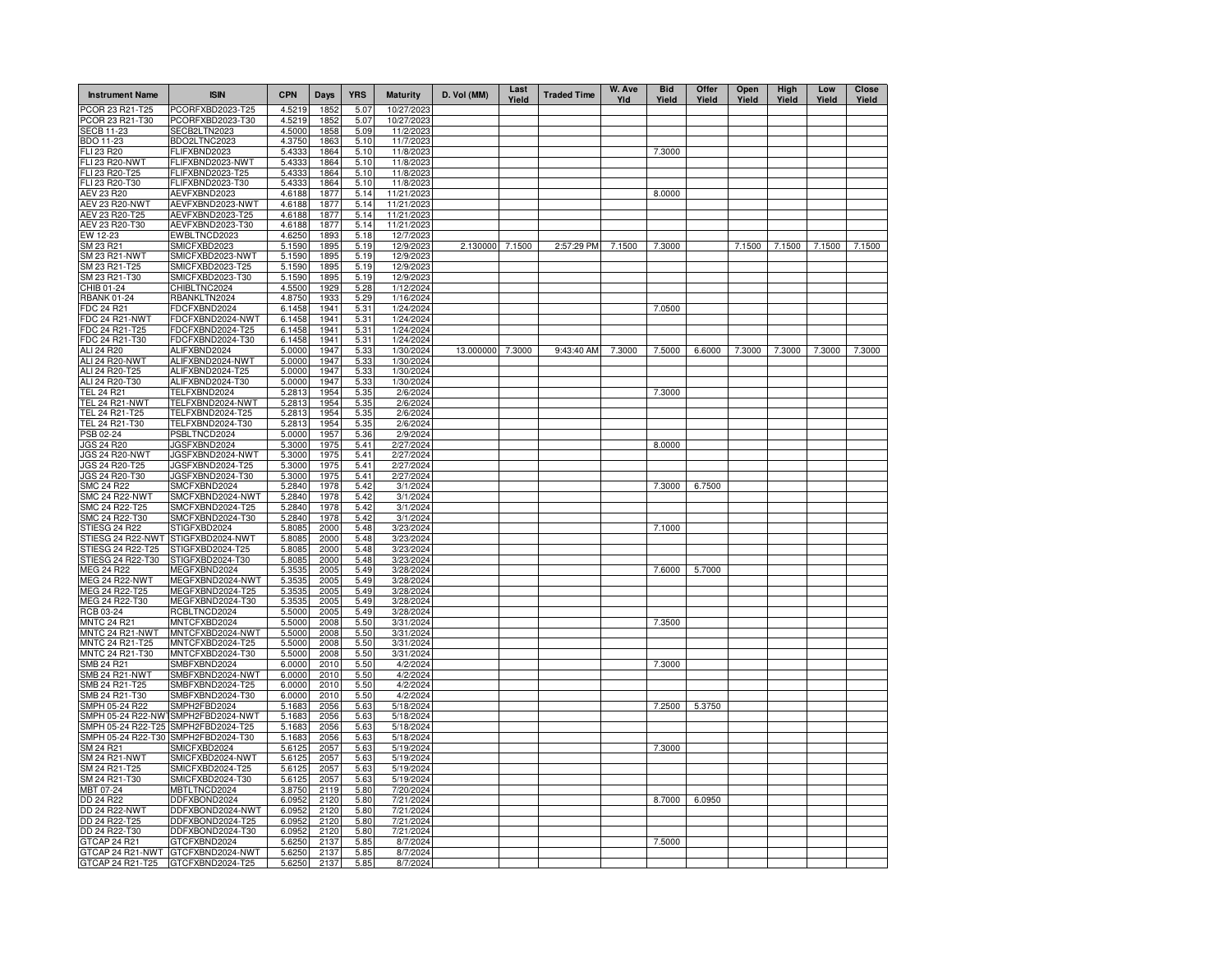| <b>Instrument Name</b>                | <b>ISIN</b>                          | <b>CPN</b>       | Days         | <b>YRS</b>   | <b>Maturity</b>        | D. Vol (MM)     | Last<br>Yield | <b>Traded Time</b> | W. Ave<br>Yld | <b>Bid</b><br>Yield | Offer<br>Yield | Open<br>Yield | High<br>Yield | Low<br>Yield | <b>Close</b><br>Yield |
|---------------------------------------|--------------------------------------|------------------|--------------|--------------|------------------------|-----------------|---------------|--------------------|---------------|---------------------|----------------|---------------|---------------|--------------|-----------------------|
| GTCAP 24 R21-T30                      | GTCFXBND2024-T30                     | 5.6250           | 2137         | 5.85         | 8/7/2024               |                 |               |                    |               |                     |                |               |               |              |                       |
| <b>VLL 24 R23</b>                     | VLLFXBND2024                         | 5.7512           | 2138         | 5.85         | 8/8/2024               |                 |               |                    |               | 8.5000              |                |               |               |              |                       |
| VLL 24 R23-NWT                        | VLLFXBND2024-NWT                     | 5.7512           | 2138         | 5.85         | 8/8/2024               |                 |               |                    |               |                     |                |               |               |              |                       |
| VLL 24 R23-T25                        | VLLFXBND2024-T25                     | 5.7512           | 2138         | 5.85         | 8/8/2024               |                 |               |                    |               |                     |                |               |               |              |                       |
| VLL 24 R23-T30                        | VLLFXBND2024-T30                     | 5.7512           | 2138         | 5.85         | 8/8/2024               |                 |               |                    |               |                     |                |               |               |              |                       |
| <b>SMPH 24 R21</b><br>SMPH 24 R21-NWT | SMPHFXBD2024<br>SMPHFXBD2024-NWT     | 5.7417<br>5.7417 | 2162<br>2162 | 5.92<br>5.92 | 9/1/2024<br>9/1/2024   |                 |               |                    |               | 8.2500              |                |               |               |              |                       |
| SMPH 24 R21-T25                       | SMPHFXBD2024-T25                     | 5.7417           | 2162         | 5.92         | 9/1/2024               |                 |               |                    |               |                     |                |               |               |              |                       |
| SMPH 24 R21-T30                       | SMPHFXBD2024-T30                     | 5.7417           | 2162         | 5.92         | 9/1/2024               |                 |               |                    |               |                     |                |               |               |              |                       |
| <b>FLI 24 R21</b>                     | FLIFXBND2024                         | 5.6389           | 2256         | 6.18         | 12/4/2024              |                 |               |                    |               | 7.3500              |                |               |               |              |                       |
| FLI 24 R21-NWT                        | FLIFXBND2024-NWT                     | 5.6389           | 2256         | 6.18         | 12/4/2024              |                 |               |                    |               |                     |                |               |               |              |                       |
| FLI 24 R21-T25                        | FLIFXBND2024-T25                     | 5.6389           | 2256         | 6.18         | 12/4/2024              |                 |               |                    |               |                     |                |               |               |              |                       |
| FLI 24 R21-T30                        | FLIFXBND2024-T30                     | 5.6389           | 2256         | 6.18         | 12/4/2024              |                 |               |                    |               |                     |                |               |               |              |                       |
| <b>SMCGP 24 R22</b>                   | SMCGPFBD2024                         | 6.2500           | 2274         | 6.23         | 12/22/2024             |                 |               |                    |               | 7.3500              | 6.2500         |               |               |              |                       |
| SMCGP 24 R22-NWT                      | SMCGPFBD2024-NWT                     | 6.2500           | 2274         | 6.23         | 12/22/2024             |                 |               |                    |               |                     |                |               |               |              |                       |
| SMCGP 24 R22-T25                      | SMCGPFBD2024-T25                     | 6.2500           | 2274         | 6.23         | 12/22/2024             |                 |               |                    |               |                     |                |               |               |              |                       |
| SMCGP 24 R22-T30                      | SMCGPFBD2024-T30                     | 6.2500           | 2274         | 6.23         | 12/22/2024             |                 |               |                    |               |                     |                |               |               |              |                       |
| AC 25 R23                             | ACFXBOND2025                         | 4.8200           | 2324         | 6.36         | 2/10/2025              |                 |               |                    |               | 8.0000              |                |               |               |              |                       |
| AC 25 R23-NWT                         | ACFXBOND2025-NWT                     | 4.8200           | 2324         | 6.36         | 2/10/2025              |                 |               |                    |               |                     |                |               |               |              |                       |
| AC 25 R23-T25<br>AC 25 R23-T30        | ACFXBOND2025-T25<br>ACFXBOND2025-T30 | 4.8200<br>4.8200 | 2324<br>2324 | 6.36         | 2/10/2025<br>2/10/2025 |                 |               |                    |               |                     |                |               |               |              |                       |
| RLC 02-25                             | RLCFXBND2025                         | 4.9344           | 2337         | 6.36<br>6.40 | 2/23/2025              |                 |               |                    |               | 8.2500              |                |               |               |              |                       |
| <b>RLC 02-25-NWT</b>                  | RLCFXBND2025-NWT                     | 4.9344           | 2337         | 6.40         | 2/23/2025              |                 |               |                    |               |                     |                |               |               |              |                       |
| RLC 02-25-T25                         | RLCFXBND2025-T25                     | 4.9344           | 2337         | 6.40         | 2/23/2025              |                 |               |                    |               |                     |                |               |               |              |                       |
| RLC 02-25-T30                         | RLCFXBND2025-T30                     | 4.9344           | 2337         | 6.40         | 2/23/2025              |                 |               |                    |               |                     |                |               |               |              |                       |
| SMPH 03-25 R23                        | SMPH2FBD2025                         | 6.0804           | 2343         | 6.41         | 3/1/2025               |                 |               |                    |               | 7.4000              | 6.4500         |               |               |              |                       |
|                                       | SMPH 03-25 R23-NW1SMPH2FBD2025-NWT   | 6.0804           | 2343         | 6.41         | 3/1/2025               |                 |               |                    |               |                     |                |               |               |              |                       |
| SMPH 03-25 R23-T25                    | SMPH2FBD2025-T25                     | 6.0804           | 2343         | 6.41         | 3/1/2025               |                 |               |                    |               |                     |                |               |               |              |                       |
| SMPH 03-25 R23-T30                    | SMPH2FBD2025-T30                     | 6.0804           | 2343         | 6.41         | 3/1/2025               |                 |               |                    |               |                     |                |               |               |              |                       |
| SMC 25 R23                            | SMCFXBND2025                         | 6.6250           | 2361         | 6.46         | 3/19/2025              |                 |               |                    |               | 7.4000              | 7.0000         |               |               |              |                       |
| SMC 25 R23-NWT                        | SMCFXBND2025-NWT                     | 6.6250           | 2361         | 6.46         | 3/19/2025              |                 |               |                    |               |                     |                |               |               |              |                       |
| SMC 25 R23-T25                        | SMCFXBND2025-T25                     | 6.6250           | 2361         | 6.46         | 3/19/2025              |                 |               |                    |               |                     |                |               |               |              |                       |
| SMC 25 R23-T30                        | SMCFXBND2025-T30                     | 6.6250           | 2361         | 6.46         | 3/19/2025              |                 |               |                    |               |                     |                |               |               |              |                       |
| ALI 25 R21                            | ALIFXBND2025                         | 5.6250           | 2398         | 6.57         | 4/25/2025              |                 |               |                    |               | 7.4500              | 5.3750         |               |               |              |                       |
| ALI 25 R21-NWT                        | ALIFXBND2025-NWT                     | 5.6250           | 2398         | 6.57         | 4/25/2025              |                 |               |                    |               |                     |                |               |               |              |                       |
| ALI 25 R21-T25                        | ALIFXBND2025-T25                     | 5.6250           | 2398         | 6.57         | 4/25/2025              |                 |               |                    |               |                     |                |               |               |              |                       |
| ALI 25 R21-T30<br><b>SLTC 25 R22</b>  | ALIFXBND2025-T30<br>SLTCFXBD2025     | 5.6250<br>6.4872 | 2398<br>2425 | 6.57<br>6.64 | 4/25/2025<br>5/22/2025 |                 |               |                    |               | 8.8500              |                |               |               |              |                       |
| SLTC 25 R22-NWT                       | SLTCFXBD2025-NWT                     | 6.4872           | 2425         | 6.64         | 5/22/2025              |                 |               |                    |               |                     |                |               |               |              |                       |
| <b>SLTC 25 R22-T25</b>                | SLTCFXBD2025-T25                     | 6.4872           | 2425         | 6.64         | 5/22/2025              |                 |               |                    |               |                     |                |               |               |              |                       |
| SLTC 25 R22-T30                       | SLTCFXBD2025-T30                     | 6.4872           | 2425         | 6.64         | 5/22/2025              |                 |               |                    |               |                     |                |               |               |              |                       |
| <b>NLEX 25 R23</b>                    | NLEXFXBD2025                         | 6.6407           | 2468         | 6.76         | 7/4/2025               |                 |               |                    |               | 6.8000              |                |               |               |              |                       |
| NLEX 25 R23-NWT                       | NLEXFXBD2025-NWT                     | 6.6407           | 2468         | 6.76         | 7/4/2025               |                 |               |                    |               |                     |                |               |               |              |                       |
| NLEX 25 R23-T25                       | NLEXFXBD2025-T25                     | 6.6407           | 2468         | 6.76         | 7/4/2025               |                 |               |                    |               |                     |                |               |               |              |                       |
| NLEX 25 R23-T30                       | NLEXFXBD2025-T30                     | 6.6407           | 2468         | 6.76         | 7/4/2025               |                 |               |                    |               |                     |                |               |               |              |                       |
| <b>HOUSE 25 R22</b>                   | HOUSEFBD2025                         | 6.8666           | 2480         | 6.79         | 7/16/2025              |                 |               |                    |               | 8.4750              |                |               |               |              |                       |
| HOUSE 25 R22-NWT                      | HOUSEFBD2025-NWT                     | 6.8666           | 2480         | 6.79         | 7/16/2025              |                 |               |                    |               |                     |                |               |               |              |                       |
| <b>HOUSE 25 R22-T25</b>               | HOUSEFBD2025-T25                     | 6.8666           | 2480         | 6.79         | 7/16/2025              |                 |               |                    |               |                     |                |               |               |              |                       |
| HOUSE 25 R22-T30                      | HOUSEFBD2025-T30                     | 6.8666           | 2480         | 6.79         | 7/16/2025              |                 |               |                    |               |                     |                |               |               |              |                       |
| FLI 25 R22                            | FLIFXBND2025                         | 5.7139           | 2515         | 6.89         | 8/20/2025              |                 |               |                    |               | 7.4000              |                |               |               |              |                       |
| <b>FLI 25 R22-NWT</b>                 | FLIFXBND2025-NWT                     | 5.7139           | 2515         | 6.89         | 8/20/2025              |                 |               |                    |               |                     |                |               |               |              |                       |
| FLI 25 R22-T25<br>FLI 25 R22-T30      | FLIFXBND2025-T25<br>FLIFXBND2025-T30 | 5.7139<br>5.7139 | 2515<br>2515 | 6.89<br>6.89 | 8/20/2025<br>8/20/2025 |                 |               |                    |               |                     |                |               |               |              |                       |
| ALI 25 R22                            | ALI2FXBD2025                         | 4.7500           | 2581         | 7.07         | 10/25/2025             |                 |               |                    |               | 7.5000              |                |               |               |              |                       |
| <b>ALI 25 R22-NWT</b>                 | ALI2FXBD2025-NWT                     | 4.7500           | 2581         | 7.07         | 10/25/2025             |                 |               |                    |               |                     |                |               |               |              |                       |
| ALI 25 R22-T25                        | ALI2FXBD2025-T25                     | 4.7500           | 2581         | 7.07         | 10/25/2025             |                 |               |                    |               |                     |                |               |               |              |                       |
| ALI 25 R22-T30                        | ALI2FXBD2025-T30                     | 4.7500           | 2581         | 7.07         | 10/25/2025             |                 |               |                    |               |                     |                |               |               |              |                       |
| <b>SMPH 25 R23</b>                    | SMPHFXBD2025                         | 4.7990           | 2612         | 7.15         | 11/25/2025             |                 |               |                    |               | 7.3500              |                |               |               |              |                       |
| SMPH 25 R23-NWT                       | SMPHFXBD2025-NWT                     | 4.7990           | 2612         | 7.15         | 11/25/2025             |                 |               |                    |               |                     |                |               |               |              |                       |
| SMPH 25 R23-T25                       | SMPHFXBD2025-T25                     | 4.7990           | 2612         | 7.15         | 11/25/2025             |                 |               |                    |               |                     |                |               |               |              |                       |
| SMPH 25 R23-T30                       | SMPHFXBD2025-T30                     | 4.7990           | 2612         | 7.15         | 11/25/2025             |                 |               |                    |               |                     |                |               |               |              |                       |
| MER 25 R20                            | MERFXBND2025                         | 4.8750           | 2629         | 7.20         | 12/12/2025             |                 |               |                    |               | 7.3500              |                |               |               |              |                       |
| <b>MER 25 R20-NWT</b>                 | MERFXBND2025-NWT                     | 4.8750           | 2629         | 7.20         | 12/12/2025             |                 |               |                    |               |                     |                |               |               |              |                       |
| MER 25 R20-T25                        | MERFXBND2025-T25                     | 4.8750           | 2629         | 7.20         | 12/12/2025             |                 |               |                    |               |                     |                |               |               |              |                       |
| MER 25 R20-T30                        | MERFXBND2025-T30                     | 4.8750           | 2629         | 7.20         | 12/12/2025             |                 |               |                    |               |                     |                |               |               |              |                       |
| ALI 26 R23                            | ALIFXBND2026                         | 4.8500           | 2730         | 7.47         | 3/23/2026              | 0.100000 8.0000 |               | 3:15:45 PM         | 8.0000        | 7.5000              |                | 8.0000        | 8.0000        | 8.0000       | 8.0000                |
| <b>ALI 26 R23-NWT</b>                 | ALIFXBND2026-NWT                     | 4.8500           | 2730         | 7.47         | 3/23/2026              |                 |               |                    |               |                     |                |               |               |              |                       |
| ALI 26 R23-T25<br>ALI 26 R23-T30      | ALIFXBND2026-T25<br>ALIFXBND2026-T30 | 4.8500<br>4.8500 | 2730<br>2730 | 7.47<br>7.47 | 3/23/2026<br>3/23/2026 |                 |               |                    |               |                     |                |               |               |              |                       |
| <b>SMCGP 26 R23</b>                   | SMCGPFBD2026                         | 5.1792           | 2840         | 7.78         | 7/11/2026              |                 |               |                    |               | 7.4000              |                |               |               |              |                       |
|                                       | SMCGP 26 R23-NWT SMCGPFBD2026-NWT    | 5.1792           | 2840         | 7.78         | 7/11/2026              |                 |               |                    |               |                     |                |               |               |              |                       |
| SMCGP 26 R23-T25                      | SMCGPFBD2026-T25                     | 5.1792           | 2840         | 7.78         | 7/11/2026              |                 |               |                    |               |                     |                |               |               |              |                       |
| SMCGP 26 R23-T30                      | SMCGPFBD2026-T30                     | 5.1792           | 2840         | 7.78         | 7/11/2026              |                 |               |                    |               |                     |                |               |               |              |                       |